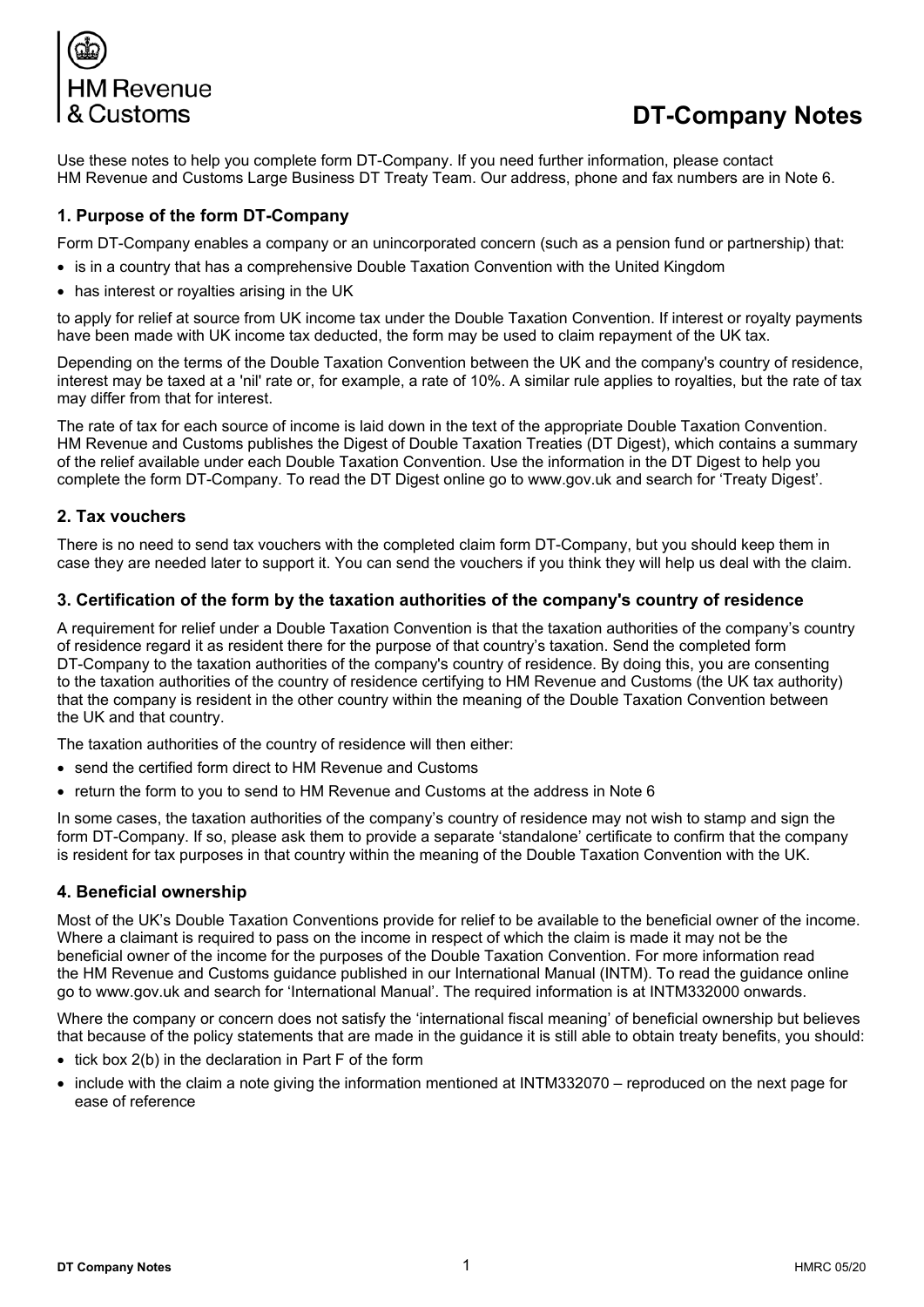"Where structures are within the ambit of the Indofood decision, that is to say, the structure has the accessing of treaty benefits as one of its effects, it is possible that applications [to HM Revenue and Customs] for benefits under a Double Taxation Convention (DTC) will fall at the first hurdle unless the applicant can demonstrate beneficial ownership. The application might simply be regarded as invalid and never reach the stage where it can be considered in terms of the object and purpose of the particular DTC under which the application is made.

However, where the claimant Special Purpose Vehicle (SPV) does not satisfy the 'international fiscal meaning' of beneficial ownership but believes that it is still able to obtain treaty benefits because of the policy confirmed in this guidance, it should make its claim and include a note to that effect. To ease consideration of the claim, the note should include full details as to:

- a full structure diagram and explanation of the capital and interest flows
- why the SPV is considered to be the beneficial owner within the 'international fiscal meaning'
- demonstrate that the structure does not abuse the DTC under which the claim is made either relating the structure to the examples at INTM332080 or otherwise"

Where a claim/application for relief from UK tax is made by a partnership or other concern that is not a taxable person or is otherwise 'transparent for tax purposes' under the law of its country of residence, you should tick box 2(b) in the declaration in Part F of the form and provide additional information as outlined in the HM Revenue and Customs guidance at INTM335500.

#### **'Subject to tax' condition**

If the condition for relief from UK tax in the Double Taxation Convention is not 'beneficial ownership' and instead it is that the income must be subject to tax in the hands of the claimant you should tick box 2(a) in the declaration in Part F of the form. Go to the DT Digest for information about whether the treaty has a 'subject to tax' condition.

## **5. Claims on behalf of partnerships and LLCs**

Double Taxation Conventions (DTCs) do not normally give the right to claim relief to partnerships and LLCs where these are tax-transparent. Instead, in those cases where the income of the concern is taxable in the hands of its partners or members (rather than at the level of the concern itself) each of those should in strictness make a separate claim to treaty relief.

HM Revenue and Customs recognises that adopting this strict approach may impose an unreasonable administrative burden on claimants which is not needed in many cases to give effect to the intent and purpose of the treaty.

In such cases, and without prejudice to our right to require individual claims, we will normally be prepared to accept a single (composite) claim in the name of the partnership or LLC. This must include the following features, in addition to the normal information that is required by the form DT-Company:

- 1 In all cases the general or managing partner/member should sign the declaration in Part F of form DT-Company.
- 2 Where all the partners/members are resident for tax purposes in the same country as the one in which the partnership or LLC is established (the country with which the DTC applies), attach to the claim a list of the names and addresses of the partners/members. The list should show residential addresses for individuals and registered addresses where the partners/members are companies.
- 3 Where any partner/member is resident for tax purposes in a different country to the one in which the partnership or LLC is established, attach the list described above. The list must also include for each member/partner their respective percentage share of the income that is the subject of the claim.

Any partner/member resident for tax purposes in a different country to that in which the partnership or LLC is established will also need to make a separate claim to relief from UK tax under the terms of any relevant DTC. The DT Digest lists all of the UK's comprehensive DTCs.

## **6. Help or further information**

If, after using these notes you need help or more information, please:

- visit our website www.gov.uk and Search for double taxation relief for overseas concerns
- phone HM Revenue and Customs Large Business DT Treaty Team + 44 3000 547584 if calling from outside the UK, or 03000 547584 if calling from the UK
- write to Large Business DTT Team, HM Revenue and Customs, England BX9 1QR

Please quote the company's or concern's reference number with us (for example '7/A/123456') whenever you contact us.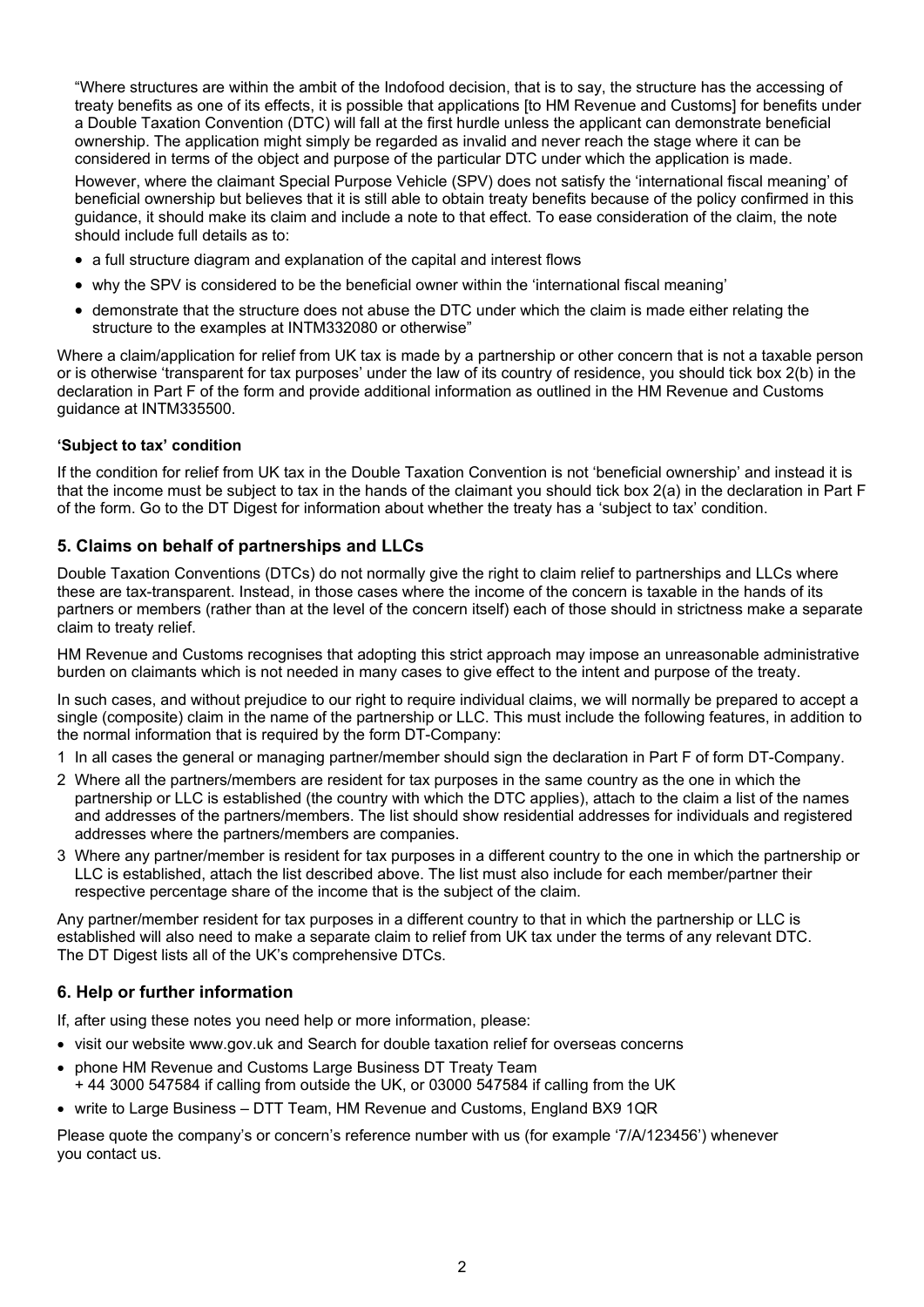## **7. Completing the form DT-Company**

When filling in the form, please:

- include in the form only the income on which the company claims relief from UK tax under the provisions of the Double Taxation Convention between the UK and its country of residence
- give all the information requested and attach any supporting documents that are asked for
- attach a separate sheet if you need more room

## **Part A: Details of the company/concern and tax adviser**

Please give all the details asked for. If the company or concern has a tax adviser, include the tax adviser's details.

All the information that you provide to HM Revenue and Customs is confidential. We can therefore only discuss the tax affairs of the company or concern with:

- an officer of the company
- any tax adviser or agent who is nominated by the company or concern

We cannot disclose to the UK payer of the income or their tax adviser any information relating to the claimant company or concern.

## **Part B: Questions about the company or concern**

Tick the boxes that apply and give any additional information asked for.

#### **Question 4 – permanent establishment situated in the United Kingdom**

If you answer 'Yes' to question 4(a), please refer to the Double Taxation Convention between the UK and the company's country of residence. The provisions relating to a permanent establishment differ from one Double Taxation Convention to another. But most will deny relief under the specific Articles for each income source where:

- the debt-claim, or right or property, in respect of which the income is paid is effectively connected with the permanent establishment
- the income is attributable to the permanent establishment

Having considered the terms of the Double Taxation Convention please answer question 4(b). If you answer 'Yes', attach a separate sheet explaining why the company believes it is entitled under the Double Taxation Convention to relief from UK tax on the income included in the form DT-Company.

## **Part C: Application for relief at source from UK income tax**

Relief at source from UK income tax on future payments of income may be available in cases where

HM Revenue and Customs can exercise its discretion to issue a notice (under Statutory Instrument 1970 Number 488, as amended). We deal with each application on its merits. Where we cannot agree to allow relief at source or cannot arrange it, you can claim repayment of part or all of the UK tax taken off, as appropriate.

## **Parts C1 and C2: UK Interest**

#### **Interest from loans**

Where the interest is payable on a loan to a UK resident company or individual, please attach a copy of the loan agreement to the form DT-Company.

If the debt right is part of a syndicated loan, please:

- give the additional information asked for in Part C1 of the form
- attach a copy of the loan agreement, unless you are aware that a copy has already been sent to HM Revenue and Customs. If so, there is no need to attach another copy

#### **Interest from UK securities**

If relief is available under the Double Taxation Convention, enter in Part C2 of the form UK interest with UK tax taken off. This may include interest from:

- loan stocks that are not quoted on the Stock Exchange
- loan stocks issued by UK local authorities

We may be able to arrange for relief from UK tax at source interest on these stocks.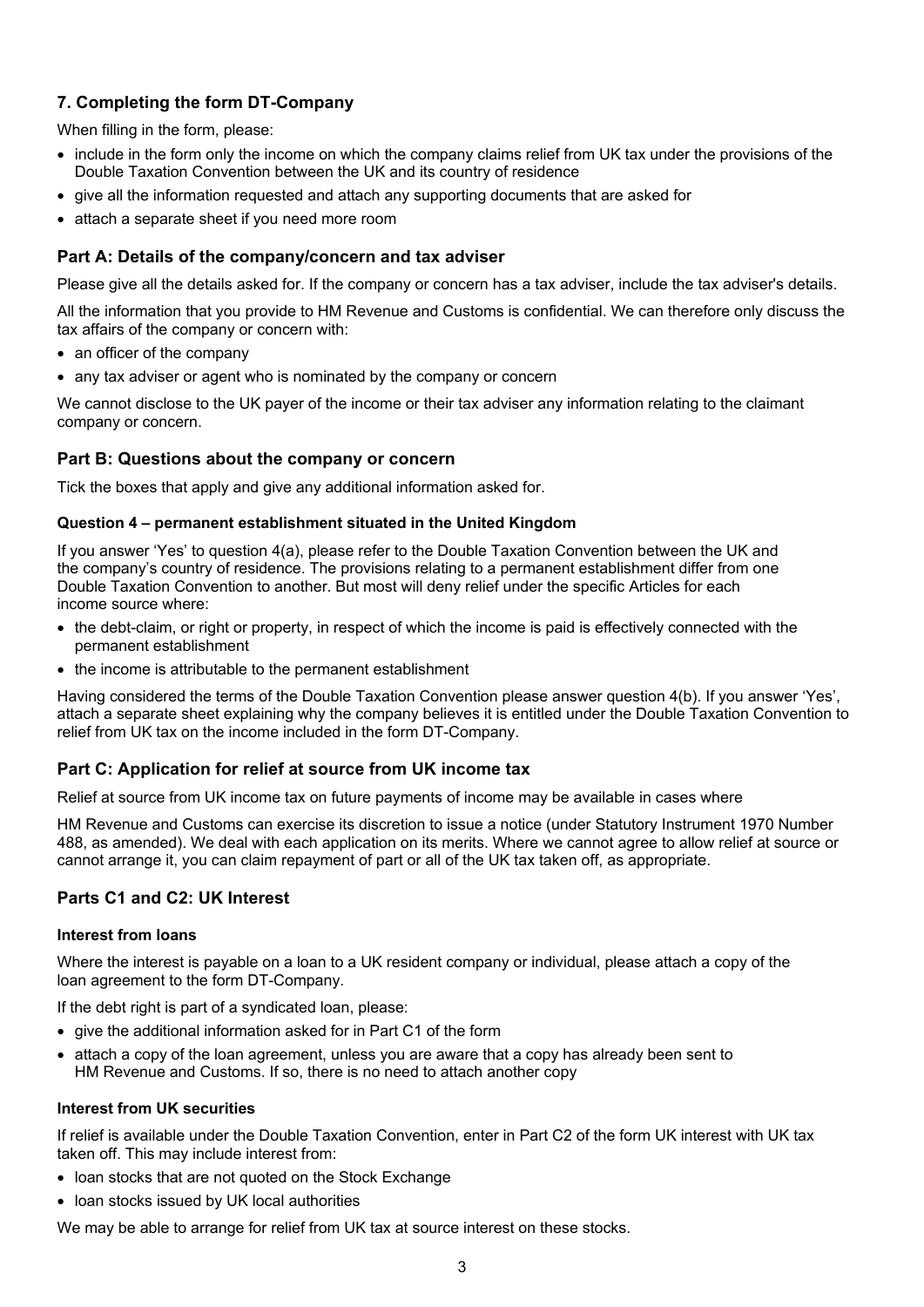There is no need to show in Part C2 of the form any interest from:

- Ioan stocks that are quoted on the Stock Exchange (a quoted Eurobond)
- UK government securities ('gilts')

as the income is paid without UK tax taken off.

If the company has already received interest with UK tax taken off, enter the details in Part D of the form to claim a repayment of some or all the tax taken off.

#### **Part C3: UK Royalties**

Many DT treaties allow relief only to the beneficial owner of the royalties. The beneficial owner is normally the originator of the work or product. But there are some treaties where subjection to tax on the income in the country of residence is the condition for relief from UK tax.

If your company or concern is not the originator but has acquired the rights, please attach to the form DT-Company a copy of the licence, contract or assignment under which the UK rights have been acquired. If your company or concern is in the publishing or music business and uses a standard form of contract with all its authors or composers, please attach a copy of the standard contract. You need do this only the first time a form DT-Company is completed.

#### **Other royalties**

Please attach to the form DT-Company a copy of the licence agreement between the company and the UK payer of the royalties. If the company is not the originator of the product giving rise to the royalties but have acquired the rights, please also attach a copy of the licence, contract or assignment under which it has acquired the UK rights.

## **Part D: Claim for repayment of UK income tax**

As explained in these notes, the UK's DT treaties with other countries provide for either:

• no UK tax to be withheld

interest or royalties.

• a reduced rate of UK tax to be withheld

from payments of interest or royalties. So, if the company or concern has received interest or royalty payments from which UK income tax has been taken off, a claim on its behalf may be made to repayment of some or all of the UK income tax.

Read the instructions below to work out the amount of tax repayable to the company or concern.

#### **How to work out the amount payable to the company or concern**

Follow the appropriate steps below. If you do not wish to work out the repayment and do not enter an amount in Part F 4(a) of the form DT-Company, HM Revenue and Customs will work out any repayment that is due.

|                                                                                                                                                                                               | Income before tax | UK income tax |
|-----------------------------------------------------------------------------------------------------------------------------------------------------------------------------------------------|-------------------|---------------|
| <b>Step 1:</b> Enter in box 1 the amount of income before UK tax<br>and in box 2 the amount of UK tax taken off. Take these figures<br>from the total boxes in Part D of the form DT-Company. | $f$ of $f$        | $2$ £         |
| Step 2: Using the DT Digest, find the company's country of residence and the column for the source of income,                                                                                 |                   |               |

If the entry shows 'Full relief', the full amount of UK tax taken off from the income is repayable

If the entry shows a percentage rate (for example, 10%) then follow Steps 3 and 4 to work out the amount repayable

**Step 3:** Calculate the appropriate percentage rate of the total amount of income (in box 1) and enter the result in box 3.

For example, the box 1 figure is £100.00 and the rate shown in the Digest of Double Taxation Treaties is 10%. So, 10% of £100.00 = £10.00 in box 3.

**Step 4:** Deduct the amount in box 3 from the amount in box 2 and enter the result in box 4.



3 £

**Step 5:** Take the amount you have shown in box 4 and enter it on the form DT-Company at Part F 4(a). This is the amount of UK income tax repayable to the company.

**Note:** If on behalf of the company or concern you claim repayment of UK income tax taken off from both interest and royalties, you will need to work out the amounts separately. Use the boxes above as a guide. Add together the tax repayable for the interest and for the royalties then enter the grand total in Part F 4(a) of form DT-Company.